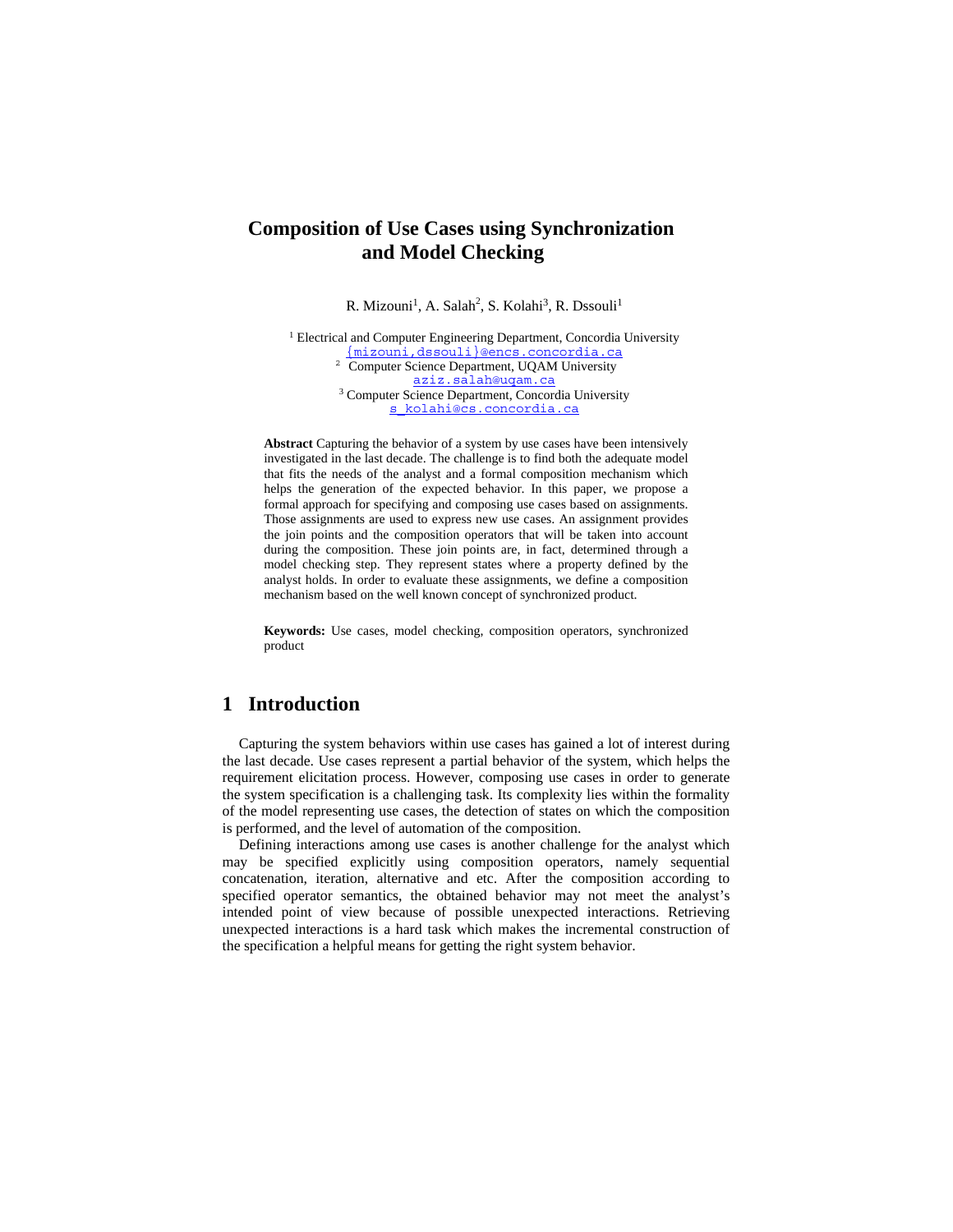

**Fig. 1 : Approach Overview** 

Furthermore, in order to explicitly specify the interactions, the analyst has to choose the states where to compose use cases, called *join points*. This choice again is a hard task that requires deep understanding of the characteristics of each state within the use case. The usage of temporal property for determining these composition join points helps the process of generating the system specification, especially when the size of use cases increases.

This paper addresses a formal, automated and incremental approach for use case composition using *assignments*. The approach consists of three steps, as shown in Fig Fig. 1 : use cases and assignments specification step, a model checking step, and a composition step. First, the analyst provides a set of use cases and a set of assignments. For each assignment, a new use case that represents the evaluation of this assignment is generated. Each assignment uses two use cases: the base use case and the referred use case. The base use case is the one where the new behavior will be added while the referred use case represents the additional behavior to be weaved within the base use case. Moreover, the assignment includes a composition operator and a CTL [1] property which is used to identify the join points. The states of the base use case where the property holds are determined by a model checker, and then, selected as joint points. The composition will be performed on these states respecting the semantics of the composition operator of the assignment. These semantics are achieved by means of the composition based on the synchronization product of two use cases on common labels, as we will show later. The use case that results from the composition represents the evaluation of the assignment.

The paper is structured as follows. In Section 2, we give an overview of the notation we are using in the paper, and in Section 3, we present the definition of assignments. In Section 4, we describe our approach for composing use cases and synthesizing the system automaton. By an example of an invoicing system, Section 5 shows the applicability of our approach to distributed use cases. Discussion of related works is given in Section 6. Finally, we draw our conclusions and discussions on future works in Section 7.

# **2 Preliminaries**

A use case is used to describe a functional behavior of the system regarding a certain concern. The behavior represented as a use case is composed of sequences of actions.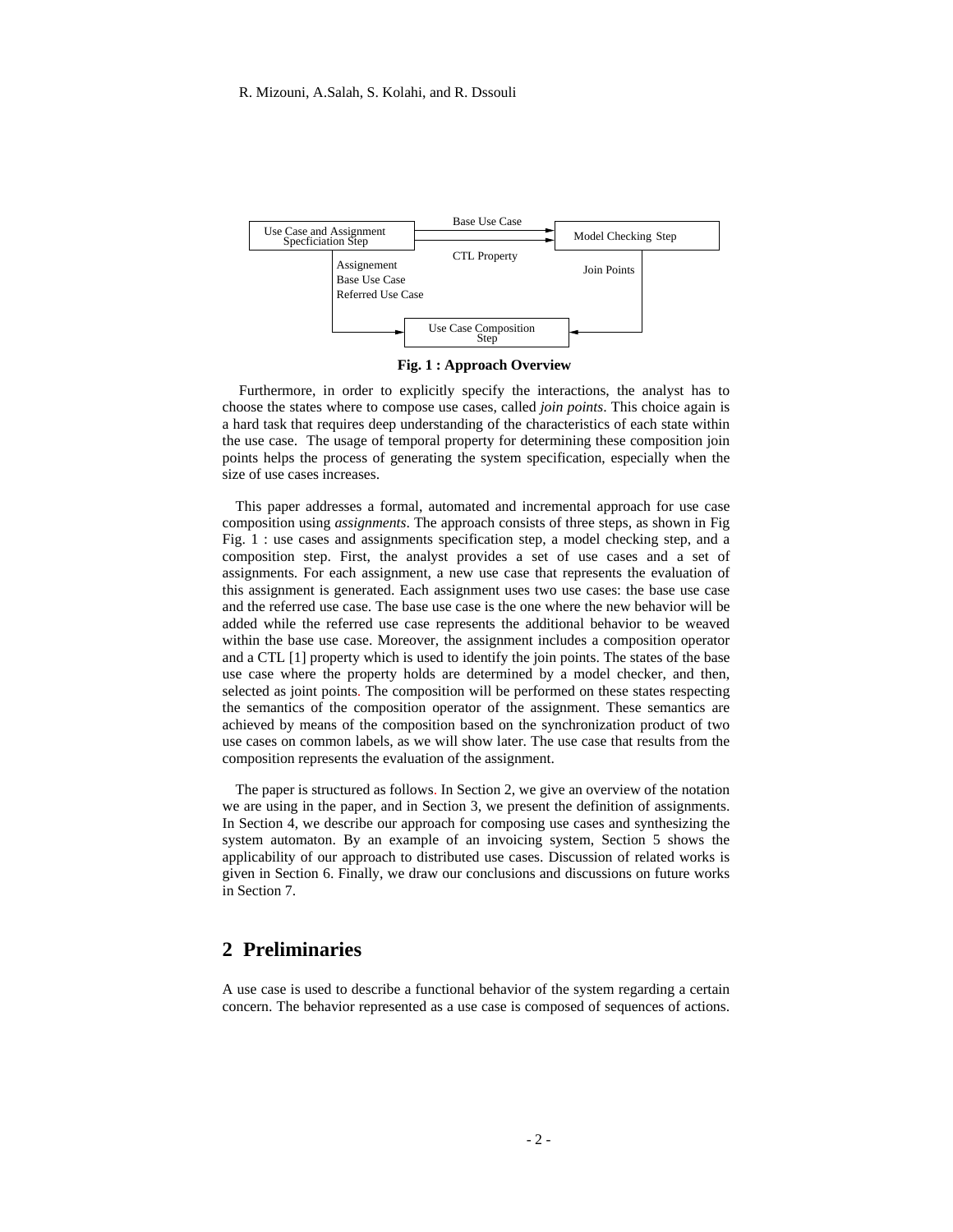A finite state automaton model is used to express the behavior of a use case because of its expressiveness power and its formality level. A finite state automaton (FSA) is defined as a 5-tuple *(S, s<sup>0</sup>,S<sup>f</sup>, L, E)*, where *S* is the set of states,  $s^0 \in S$  is the initial state,  $S_f \subseteq S$  is the set of final states, *L* is the set of labels, and  $E \subseteq S \times L \times S$  is the set of transitions. For a transition  $(s,l,s') \in E$ , we write  $s \xrightarrow{l} s' \in E$ . A clone of a use case is an automaton generated from the use case, with having the same structure and same set of behaviors, but different edge labeling. Next, we present the formal definition of a clone of a use case FSA.

## **Definition 1 (Clone of a use case)**

A clone of use case FSA  $A=(S, s^0, S^f, L, E)$  respecting a renaming function *Rename*: L→L' is a use case FSA  $A = (S, s^0, S^f, L^r, E^r)$  such that:

 $\forall e = (s_1, l, s_2) \in E, \exists e' \in E' \text{ such that } e' = (s_1, \text{Rename}(l), s_2)$ 

The clone of a use case is obtained by renaming its different labels using a renaming function.

We will use synchronization for composing FSAs. We present our definition of synchronized product which is based on synchronization at common labels.

## **Definition 2 (Synchronized product on common labels)**

Let  $A_i = (S_i, s_i^0, S_i, L_i, E_i)$  for n FSAs. We define the synchronized product of  $A_i$  $i=1..n$  in their common labels as the connected component containing the state ( $s^0_{1}$ ,  $...,$ s<sup>0</sup><sub>n</sub>) of the FSA (S, s<sup>0</sup>, S<sup>f</sup>, L, E) where  $S \subseteq S_1 \times ... \times S_n$ , s<sup>0</sup><sub>=</sub>(s<sup>0</sup><sub>1</sub>,..., s<sup>0</sup><sub>n</sub>),  $S \subseteq (S^1 \times ... \times S_n)$  $∪$  (S<sub>I</sub>× $\mathcal{S}_2^f$ ×*…*× S<sub>n</sub>) ∪*…*∪ (S<sub>I</sub>×S<sub>2</sub>×*…*× S<sup>*f*</sup><sub>n</sub>),  $L \subseteq (L_1 \cup L_2 \cup ... \cup L_n)$ , and *E* is the set of transition defined by the inference rules :

$$
\frac{(s_i \t{k}_{i+1} + s_i) \in E_i, (l \notin L_j, 1 \leq j \neq i \leq n)}{(s_1, s_2, \ldots, s_i, \ldots, s_n) \t{k}_{i+1} + (s_1, s_2, \ldots, s_i', \ldots, s_n) \in E}
$$
\n
$$
((s_i \t{k}_{i+1} + s_i) \in E_k), k \in J) \text{ where } J = \{j/l \in (\bigcap_{1 \leq j \neq i \leq n} L_j)\}
$$
\n
$$
\frac{((s_1, \ldots, s_n) \t{k}_{i+1} - (s_i, \ldots, s_n') \in E), (s_i = s_i \text{ if } (i \in J)), (s_i = s_i \text{ if } (i \notin J))}{(2)}
$$

Rule (1) states that when a label belongs to a unique FSA, then only this FSA fires the transition. Rule (2) shows that when a label belong to more than one FSA, then all these FSAs synchronize in order to fire the transition at the same moment.

After specifying the use cases to compose, the analyst has to describe properties. We use the *Computation Tree Logic* (CTL) formalism for its expressiveness to describe both safety and liveness properties of the system in the states. Given a CTL formula  $\varphi$  and a state s, s  $\models \varphi$  whenever  $\varphi$  is true in s.

### **Definition 3 (Join Point Set)**

Let  $A = (S, s^0, S^f, L, E)$  a use case FSA. Join point Set J of a CTL formula  $\varphi$  in A is a set of states S such that  $J=f s \in S / s \models \varphi$  }.

This set defines the states where the composition will be performed.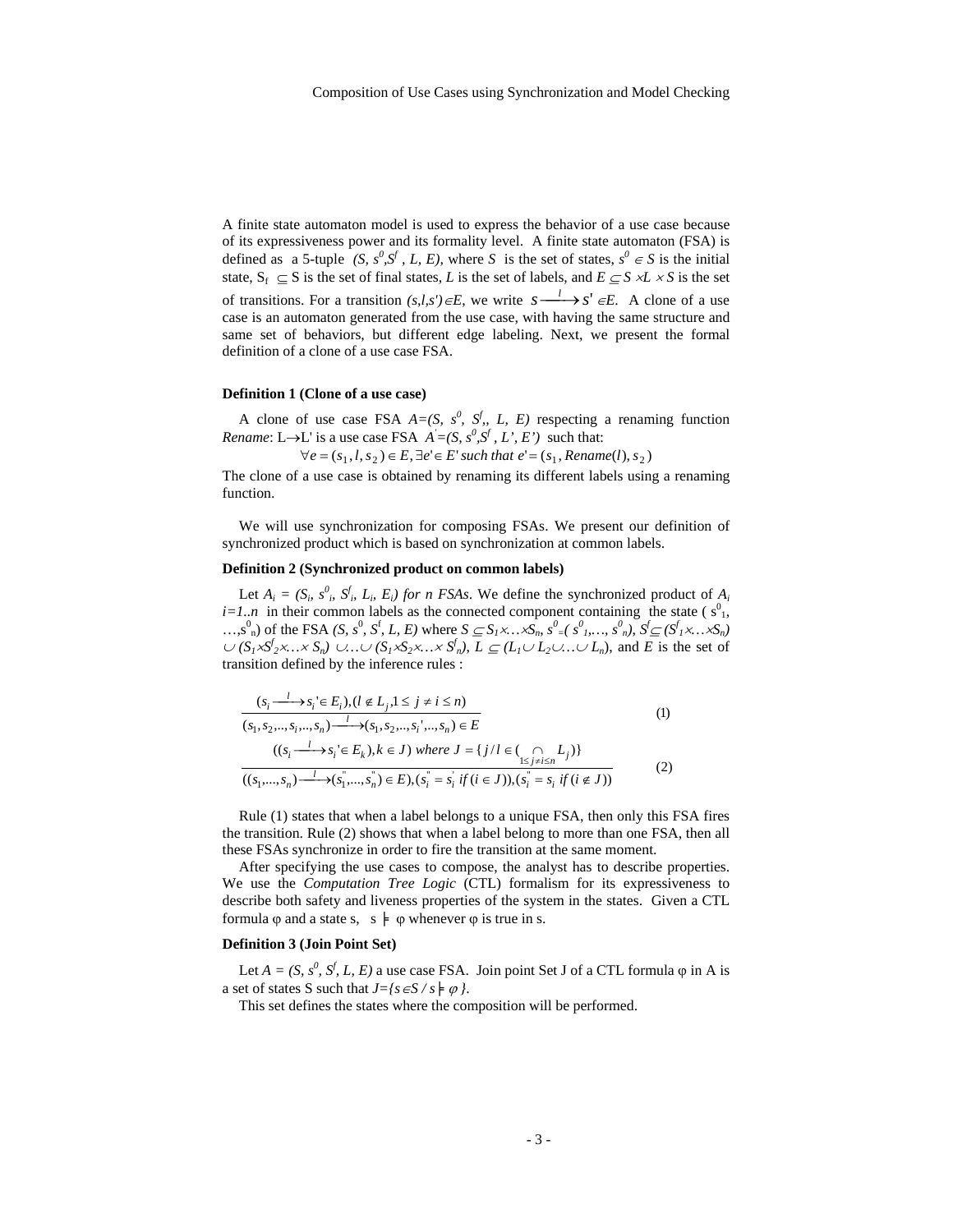## **3 Assignment Specification**

## **3.1 Use Case Composition Operators**

The analyst can specify different operators to model interactions between use cases. The Include composition operator specifies that the base use case has to include the behavior of the referred use case during the execution flow in the join point. After the execution of the referred use case, the base use case would resume from the join point. The Extend with composition operator specifies that the behavior of the base use case *may* include the behavior of the referred use case. Again After the execution of the referred use case, the base use case would be resumed from the join point. Finally, the Interrupt with composition operator specifies that the flow of execution of the base use case may be interrupted by the referred use case. In this case, unlike the previous operators, base use case would not be resumed after the execution of the referred one. We are presenting our approach in the case of these three which are the most known operators. However, our approach is not limited to them and the same process can be applied in order to consider other operators such as sequential concatenation.

## **3.2 Assignment Description**

Assignments are used to specify the composition information between two use cases. These assignments are equations used to create new use case FSAs from the existing ones with respect to the semantics of the composition operators. They follow the syntax:

```
Z: = Composition_Operator (X, Y) Where ϕ
```
Where Z represents the FSA that will be generated from the evaluation of the assignment, X is the base use case and Y is the referred one. Composition\_Operator represents one of the three specified composition operators, Include, Extend\_with, and Interrupt\_with. Finally, Where ϕ defines the set of join points where the composition will be performed. As said previously, it is defined by the set of states where the property ϕ holds.

It is important to note that the composition is performed on states rather than transitions. Contrarily to a transition based composition, a state based composition results in all edges related to that state being affected by the assignment. Furthermore, unlike other approaches such as aspect-oriented approaches, there is no need for the qualifiers *Before* and *After* defined with the join point where the composition is done. In our case, the two expressions "*Before s*" and "*After s*" lead to bisimilar FSAs .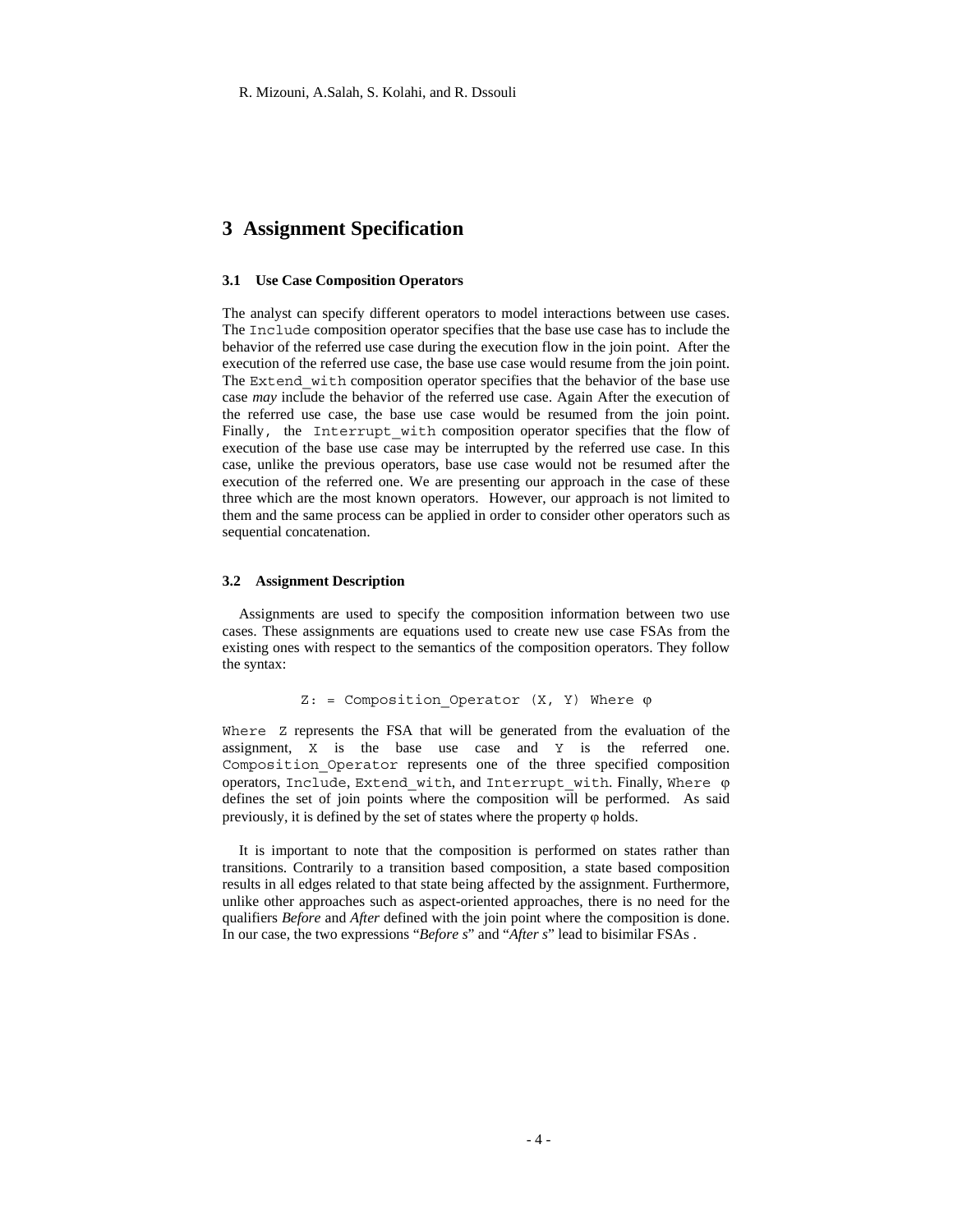# **4 Use Case Composition Approach**

## **4.1 Join point Generation**

 After the definition of the assignment by the analyst, the property as well as the base use case is sent for model checking. As stated before, this property is used to find the set of states on which the composition should be performed. Since model checkers return only true or false with a counterexample, for each state of the base use case starting from the initial one, we run the model checker as if it was the initial state of the base use case. If it returns true then the property holds in that state, if it returns a counter example, then the property does not hold in that state and is not a member of our joint point set. The resulting set would act as the place where the composition should be done.

As a result of the model checking step, the join point set could be empty or not. In case of empty set, the base use case will never verify such property and no new use case can be generated from the evaluation of the assignment. Therefore a revision of either the property or the use cases is needed. On the other hand, when the resulting join point set contains more than one state, the composition of the two use cases should be done in all these states. For that purpose, two approaches can be considered. The first one is to do the composition in an incremental manner. This means that we compose first the two use cases in one state. Then, the resulting use case from the first iteration is used for composition in another state and so on until all the join points are considered. This approach brings the problem of state traceability since the resulting states from the first iteration are no more the states present in the base use case and hence they can not be traced. Moreover the convergence of the approach has to be proved since the synchronized product may duplicate states in the resulting use case. The second solution consists of generating FSAs that takes into account the semantics of the assignment on the different states where the property holds and then applying synchronization on all of them in order to derive the new use case. We present this solution in the next section.

#### **4.2 Composition approach**

After retaining the join point set, base and referred use cases have to be composed. From behavioral point of view, the traces of the referred use cases are inserted within the trace of the base use case in all the states of the join point set with respect to the semantics of the operator. In order to achieve this composition, we propose to synthesize a set of FSAs from the use case FSA, which we call *builders.* Each builder reflects the semantics of the composition operator in a join point. Builders would synchronize in order to generate the intended new use case. They are generated automatically from use cases with respect to specific synthesis rules as we will show next. Fig. 2 shows the composition approach. After determining the set of join points, a set of referred use case clones has to be generated by labeling renaming. Next, builders are generated and then composed, resulting in a synchronized product from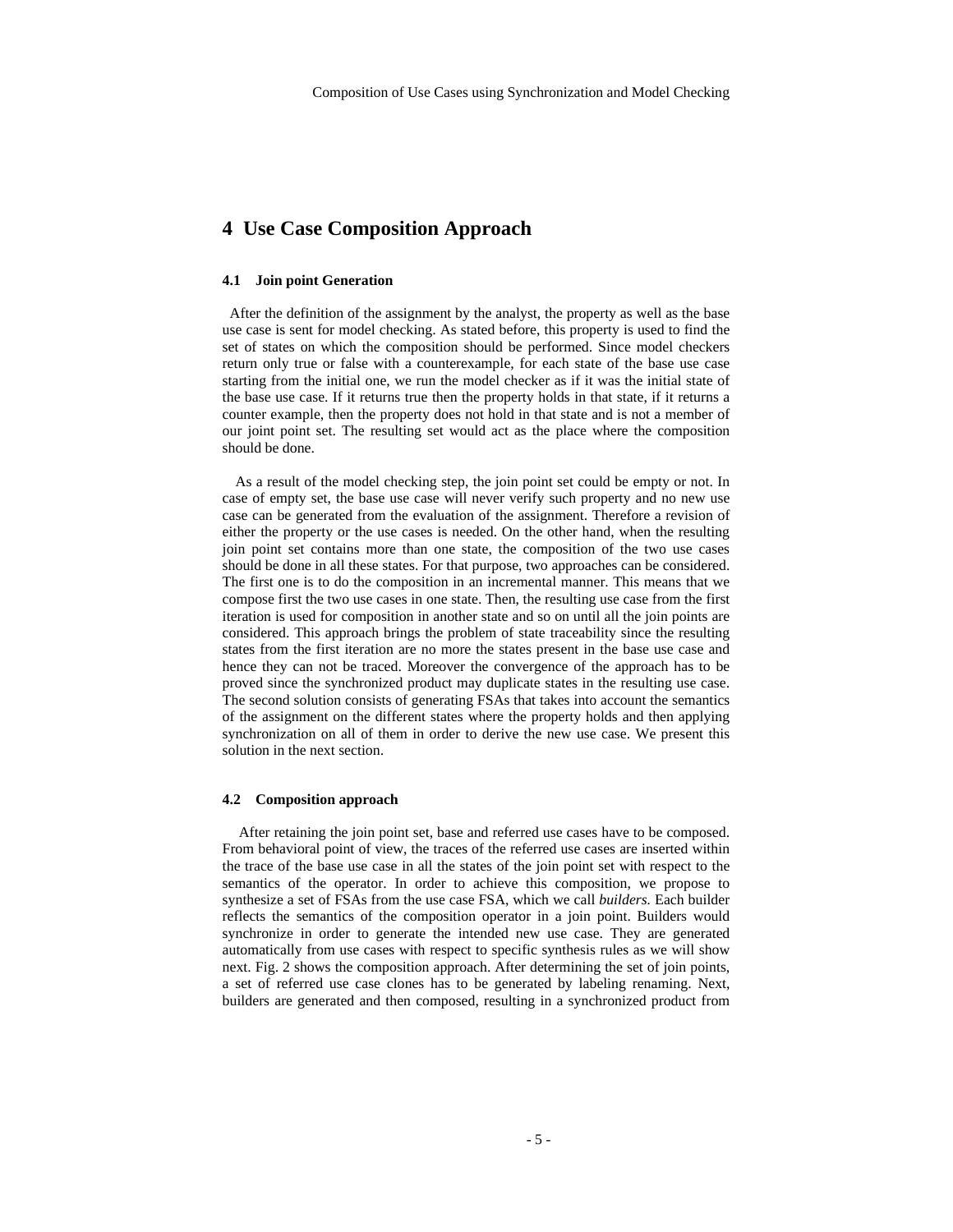which we extract an intermediate use case FSA. Finally, we generate the new use case by recovering the original labeling of the referred use case. This new use case is added to the originally specified set of use cases and may be used for describing new assignments. In the next section, we present the formal details of each of these steps.



**Fig. 2: Composition Approach** 

## **4.2.1 Clone Synthesis**

As mentioned in Definition 1, clones of a use case are generated using a renaming function for relabeling the alphabet of the original use case. In fact, for each join point  $s \in J$ , a clone of the referred use case has to be generated. This is for two reasons: (1) to differentiate it during the synchronization and hence avoid deadlock caused by common labels (2) to synchronize with the base use case builder generated for composition in state s.

 In order to automate the synthesis of the clone FSA, we define a renaming function that modifies the labeling of the FSA. It uses the joint point state where the clone will be considered for composition. Let  $A<sub>1</sub> = (S<sub>1</sub>, s<sup>0</sup><sub>1</sub>, \overline{S}<sup>1</sup><sub>1</sub>, L<sub>1</sub>, E<sub>1</sub>)$  and  $A<sub>2</sub> = (S<sub>2</sub>, s<sup>0</sup><sub>2</sub>,$  $S_2$ ,  $L_2$ ,  $E_2$ ) two use case FSAs such that  $A_1$  is the base use case and  $A_2$  is the referred one. Let  $\varphi$  be the property specified in the assignment and  $J$  the set of join points retained from the model checking phase. The renaming function for state  $s \in J$  is:

$$
f_s: L_2 \cup \{begin, end\} \rightarrow L_2^s \cup \{begin, end_s\} \text{such that}: \\ \forall l \in L_2, f_s(l) = l_s \end{cases}
$$
  

$$
f_s(begin) = begin_s
$$
  

$$
f_send) = end_s
$$
  
sin and and are put during the generation of buildings T

The labels *begin* and *end* are put during the generation of builders. They are used for synchronization in order to indicate where the referred use case has to be inserted in the base use case. The generated clone of FSA  $A_2$  with the renaming function  $f_s$  is

the FSA  $A_{2_{clone}}^s = (S_2, s_2^0, S_2^f, L_2^s, E_2^s)$ .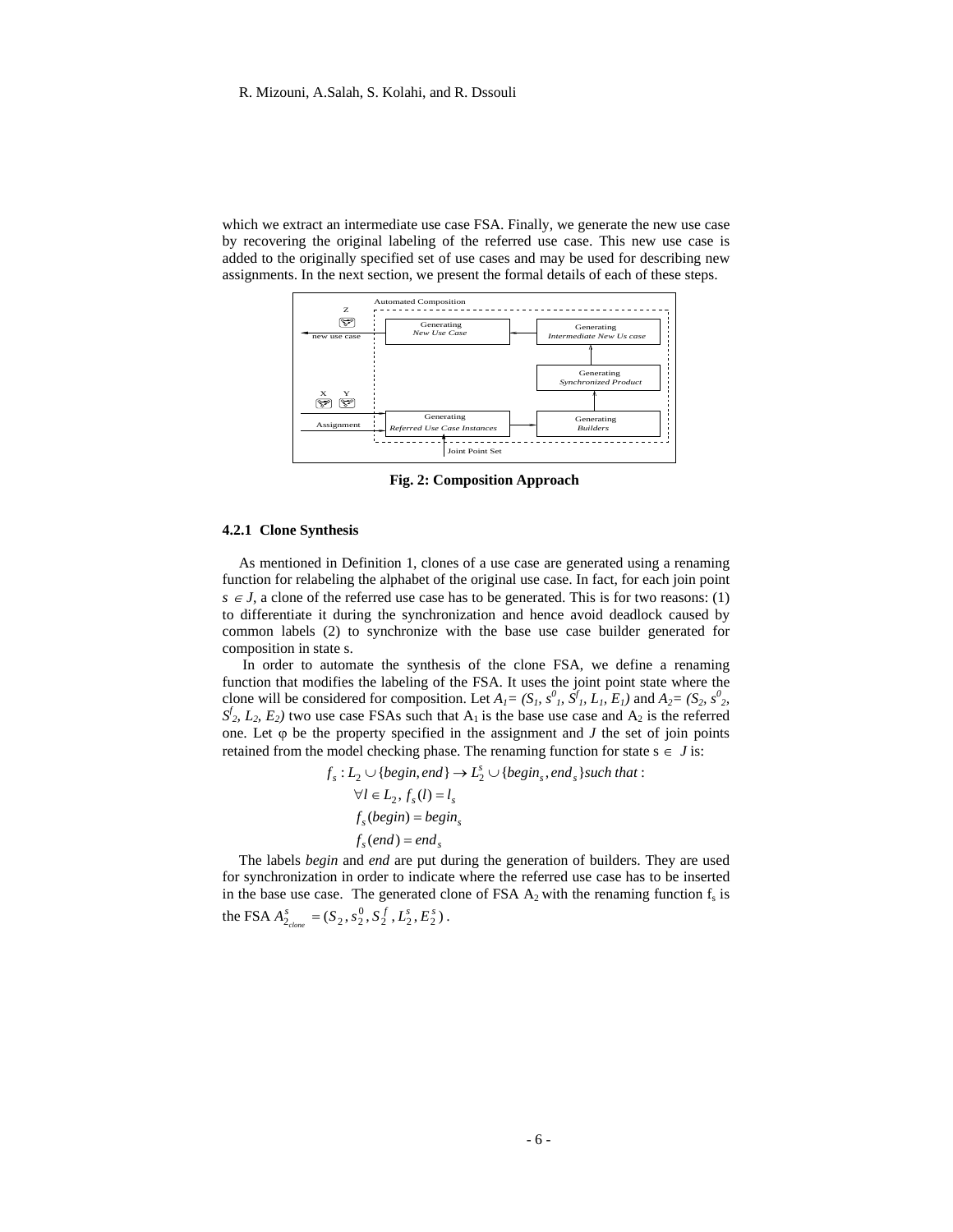

**Fig. 3: Synthesis of base and referred builders** 

## **4.2.2 Base Use Case builders Synthesis**

When there is more than one state in the join point set, we end up with a set of base builders, each of them constructed in order to show the insertion of a corresponding referred builder in the join point state, as illustrated in Fig. 3. It is the renaming function  $f_s$  which is building this link. In fact, for each state in the set of join points, a clone of the referred use case is created using  $f_s$  and a base builder is synthesized to show the insertion of referred use case in the state *s*.

For each  $s \in J$ , we construct a base builder from the use case  $A_i$  with respect to the renaming function *fs*. The synthesized base builder is an FSA  $A_1^s = (Q, q^0, Q^f, L \cup \{f, (begin), f, (end)\}, T)$  that reflects the semantics of the composition operator as well as the join point *s*. The labels of the base use case are not renamed in the base builder, only two labels  $f_s$  (*begin*) and  $f_s$ (*end*)) are added which serve as the common label indicating the start and the end of the insertion of the referred use case within the base one. The two builders will synchronize on these labels. We present the set of synthesis rules of the FSA  $A_I^s$  in Table 1 for each of the composition operators we defined. These rules are defined for a unique join point *s*.

Let's consider the case of an Extend\_with composition in the state *s*. The synthesis of the base builder follows the rules (7-11). Rule (7) defines the set of the states of the builder FSA while Rule (8) defines the set of its final states. Rule (9) shows that the labeling of all the transitions that are not outgoing from *s* are labeled with the same label *a*. Rule (10) demonstrates that from the state *s* new added transitions labeled with  $f<sub>s</sub>(begin)$  and  $f<sub>s</sub>(end)$  synchronize with the builder of referred use case clone. Finally, Rule (12) shows that all the outgoing transitions of *s* are duplicated in order to handle resuming of the base use case after the insertion of the referred use case clone. Fig. 4 (d) gives an example of such a base builder.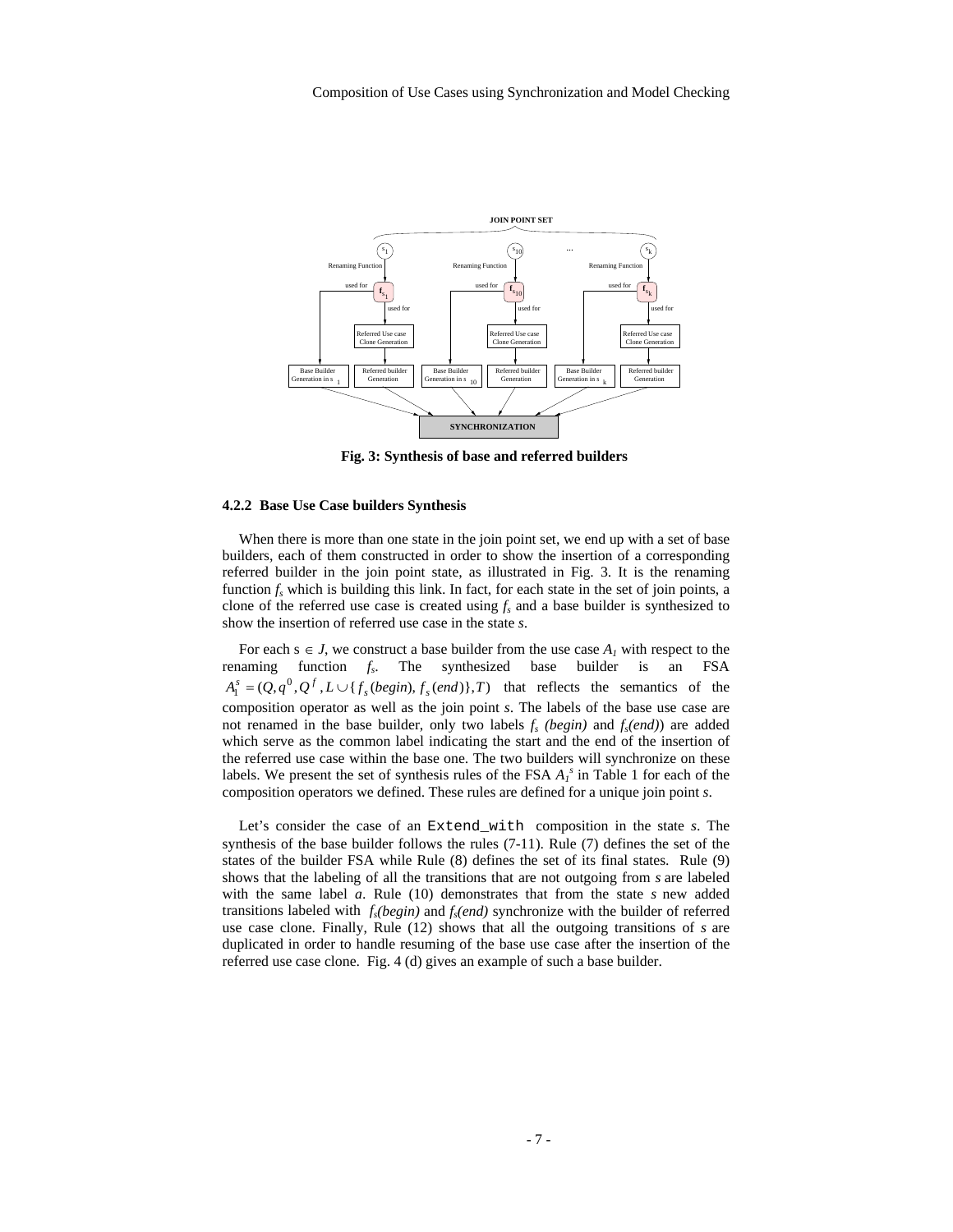| Include (X,Y) Where $\varphi$ ( $\varphi$ holds in the state s)                                                                                                 |      |
|-----------------------------------------------------------------------------------------------------------------------------------------------------------------|------|
| $\frac{S}{Q = S \cup \{a, a'\}}$                                                                                                                                | (3)  |
| $\frac{S^f}{Q^f = S^f}$                                                                                                                                         | (4)  |
| $\frac{(x \xrightarrow{a} x \in E), ((x \neq s))}{x \xrightarrow{a} x \in T}$                                                                                   | (5)  |
| $\cfrac{(x \xrightarrow{a} x' \in E), (x'=s)}{(x \xrightarrow{a} q \in T) \in T, (q \xrightarrow{f_s(begin)} q') \in T, (q' \xrightarrow{f_s(end)} x_1) \in T}$ | (6)  |
| Extend_with(X,Y) Where $\varphi$ ( $\varphi$ holds in the state s)                                                                                              |      |
| $\frac{S}{Q = S \cup \{q, q'\}}$                                                                                                                                | (7)  |
| $\frac{S^f}{\Omega^f = S^f}$                                                                                                                                    | (8)  |
| $\frac{(x \xrightarrow{a} x \in E), (x \neq s)}{x \xrightarrow{a} x \in T}$                                                                                     | (9)  |
| $(x = s)$<br>$\overbrace{(x - \frac{f_s(begin)}{s}) q \in T, (q - \frac{f_s(end)}{s}) q') \in T}$                                                               | (10) |
| $(x \xrightarrow{a} x \in E), (x = s)$<br>$(s \xrightarrow{a} x \in T), (q' \xrightarrow{a} x \in T)$                                                           | (11) |
| Interrupt_with(X,Y)Where $\phi(\phi)$ holds in state s)                                                                                                         |      |
| $\frac{S}{Q = S \cup \{q, q'\}}$                                                                                                                                | (12) |
| $\frac{S^f}{Q^f = S^f \cup \{q'\}}$                                                                                                                             | (13) |
| $\frac{(x \xrightarrow{a} x \in E)}{x \xrightarrow{a} x \in T}$                                                                                                 | (14) |
| $\overbrace{(x - f_s(begin))}^{(x = s)} (q) \in T, (q \xrightarrow{f_s(end)} q') \in T$                                                                         | (15) |

**Table 1:** Synthesis Rules of Base builders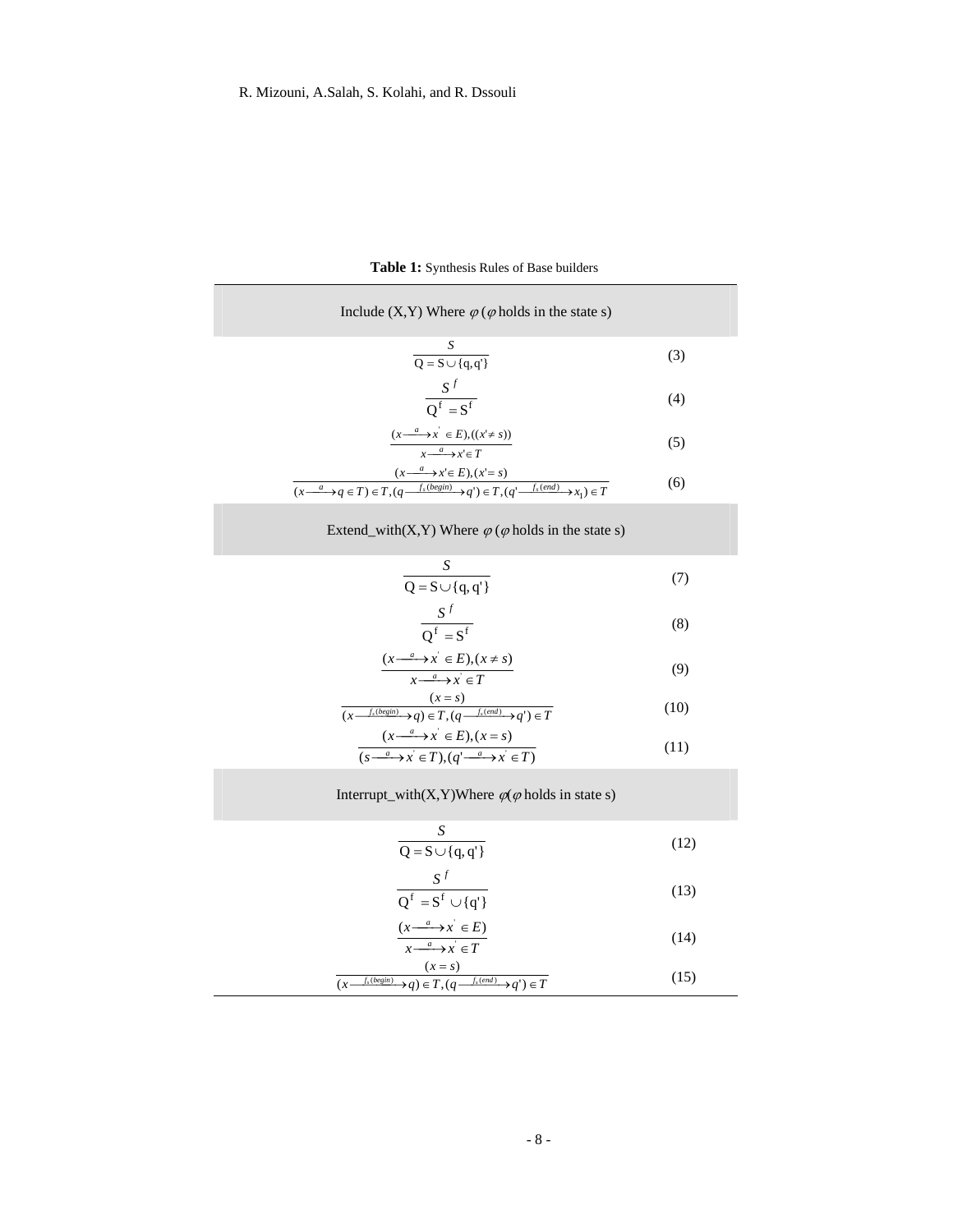

**Fig. 4: Examples of Base Builder of an assignment : (a) base use case (b)**  synthesized base builder with include operator in state  $x_1$  (c) synthesized base builder with Interrupt\_with operator in state  $x_1$  (d) synthesized base builder with Extend\_with operator in state  $x_1$ 

## **4.2.3 Synthesis of Referred Builders**

The synthesis of the referred builder is independent of the operator and the states in the join points set. Each referred builder is synthesized from clones of the referred use case using the following rules. Let  $A_{2_{\text{done}}}^s = (S_2, s_2^0, S_2^f, L_2^s, E_2^s)$  the FSA of the referred use case clone synthesized from  $A_2$  with the renaming function  $f_s$ .

The referred builder of  $A_2^s$  with the same renaming  $f_s$  is a use case FSA  $A_2^s = (Q, q^0, Q^f, L_2^s \cup \{f_s(begin), f_s(end)\}, T)$  such that:

$$
\frac{S}{(Q = S \cup \{q\})}
$$
 (16)

$$
\frac{3}{(Q^f = \{q\})}
$$
 (17)

$$
\frac{s^0}{q - \frac{f_s(begin)}{s^0 \in T}} \tag{18}
$$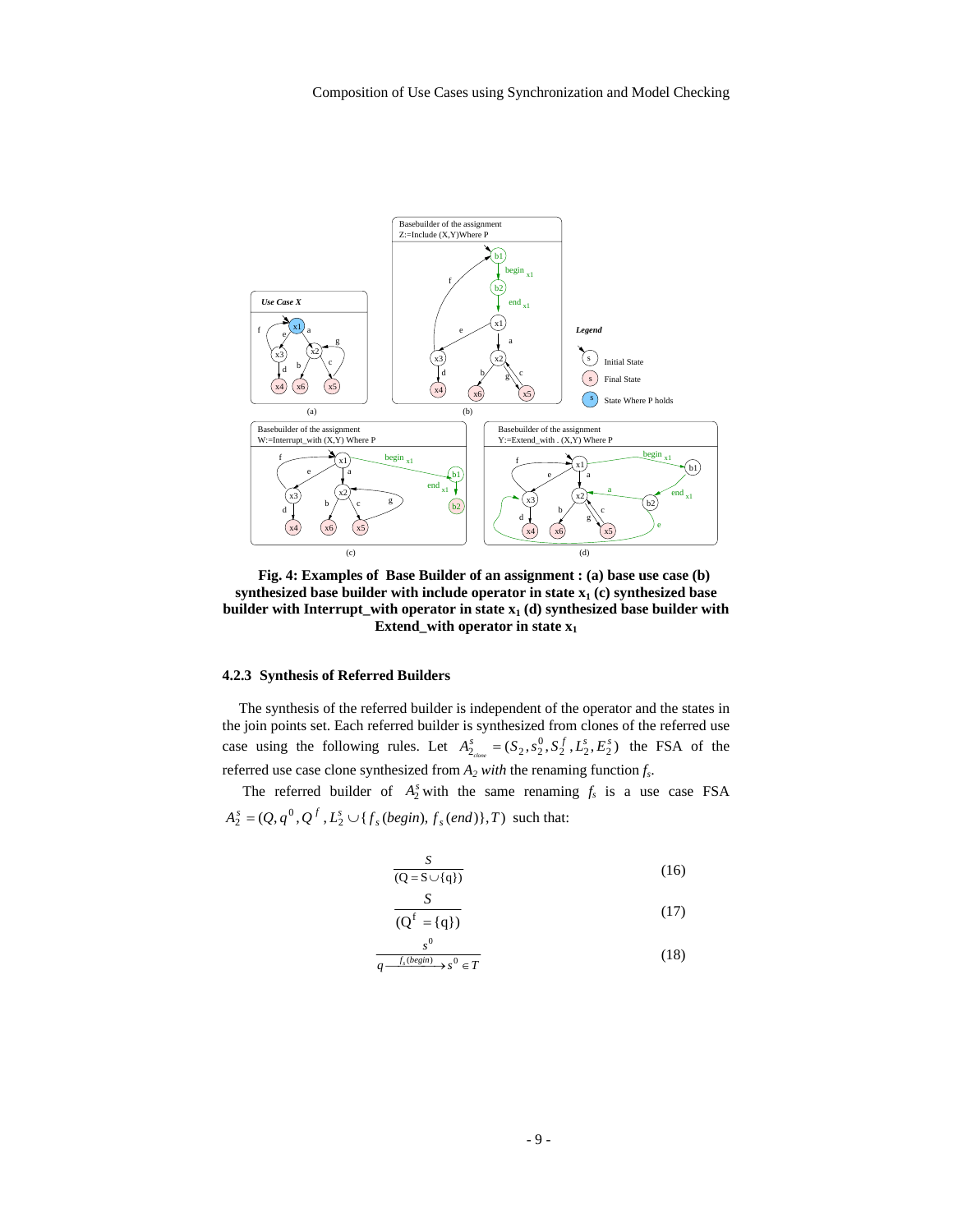$$
\frac{s \xrightarrow{a} s}{s \xrightarrow{a} s} \in E
$$
\n
$$
(19)
$$

$$
\frac{s \in S^f}{s - \frac{f_s(end)}{f} \to q \in T}
$$
 (20)

Rule (16) defines the set of states of the referred builder as the set of states of the referred use case with an additional state *q*. Rule (17) defines the set of final states of the referred builder. According to Rule (18), a transition is fired from the initial state of the builder to the corresponding state of the initial state of the referred use case. This transition is labeled with  $f<sub>s</sub>(begin)$ . Rule (19) implies that the builder evolves as the referred use case. Finally, Rule (20) reflects that all the final states are transited to the unique final state of  $A_2^s$  with the label  $f_s(end)$ , which is the initial state of the builder. Fig. 5 illustrates an example of a synthesized referred builder using these rules.



**Fig. 5: Example of referred builder (a) referred use case clone with a renaming**  function f<sub>s</sub>(b) its referred builder synthesized using rules (16-20)

## **4.2.4 Intermediate Use case Generation**

When builders are generated, their composition is achieved within their synchronized product on common labels (using Definition 2). During this synchronization, the referred builders will never synchronize since they have different edges labeling. In addition, referred and base builders synchronize only on *fs(begin)* and *f<sub>s</sub>(end), s* ∈*J*. Hence, we verify that  $L_1 \cap (\bigcup_{s \in J} L_2^s) = \emptyset$  $L_1 \cap (\bigcup_{s \in J} L_2^s) = \emptyset$ . This verification does not constraint the approach. In fact, if the intersection is not the empty set, a simple renaming for the common labels can be made and then recovered after the synchronization.

The resulting automaton still does not represent the intermediate use case since some of its transitions are labeled by  $f_s(begin)$  and  $f_s(end)$ ,  $s \in J$ . These transitions are treated as  $\epsilon$ -transition and removed using the  $\epsilon$ -transition removal algorithm in [2]. They were needed only for the generation of the synchronized product of the builders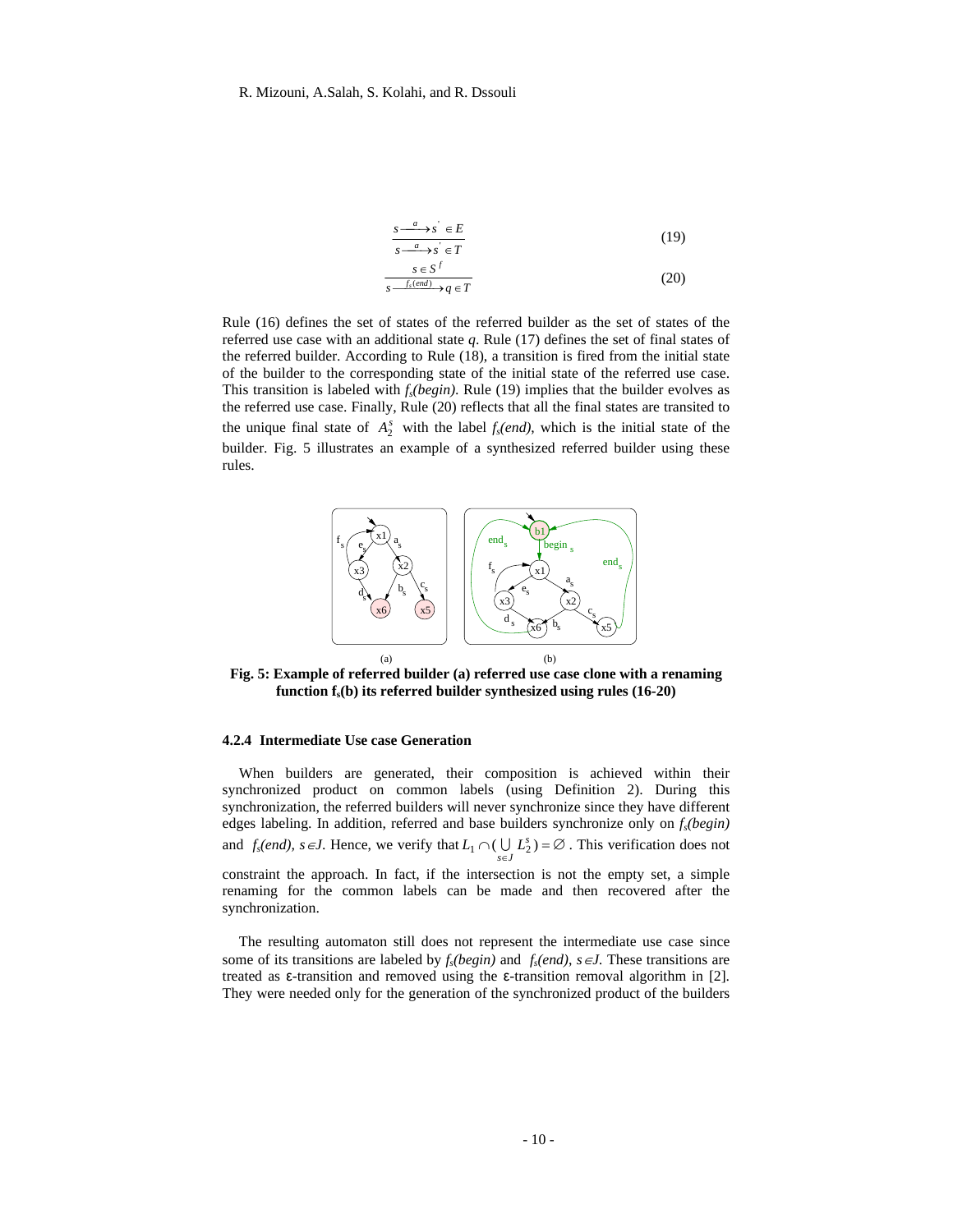reflecting the semantics of the composition operator in the join points. After this step, the synthesized FSA represents the intermediate use case. It is illustrated in step (4) in Fig. 6.

### **4.2.5 Labeling and Final States Recovery**

Let  $A_1 = (S_1, s^0, S'_1, L_1, E_1)$  be the base use case and  $\{A_{2_{\text{clone}}}^s, s \in J\}$  the set of the referred use case clones where  $J$  is the set of join points. Let  $C = (Q, q^0, Q^f, L_I \cup (\bigcup_{s \in J} L_2^s), T)$  $=(Q, q^0, Q^1, L_1 \cup (\bigcup_{s \in J} L_2^s), T)$  the generated intermediate use case. We call it

intermediate since it still holds the renaming of labels used to generate the different clones of the referred use case. Therefore, we have to restore the original labeling to gain the final use case. For this purpose, we define a renaming function *g* such that:

$$
g: L_1 \cup (\bigcup_{s \in J} L_2^s) \to L_1 \cup L_2 \text{ where :}
$$

$$
\begin{cases} \forall l \in L_1, g(l) = l \\ \forall l \in L_s, s \in J, g(f_s(l)) = l \end{cases}
$$

The label restoration of the intermediate use case results in the new use case as shown in step(5) of Fig. 6. By determining the set of final states, the final use case would be achieved. The set of final states  $S^f$  of the newly generated use case  $D=(S, s^0, S^f, L_1 \cup$  $L_2$ , *E*) is defined with respect to the composition operator specified between  $A_1$  and  $A_2$ . In the case of Include and Extend\_with composition operators, the set of final states of the new use case represents all the states labeled by one of the final state of the base use case.

$$
\frac{((s_1, s_2, ..., s_n) \in S), (s_i \in S_1^f)}{(s_1, s_2, ..., s_n) \in S^f}
$$
\n(21)

However, in the case of Interrupt\_with composition operator, the set of final states of the new use case represents the union of all the states that are labeled by one of the final states of the base use case or the referred use case. This stems from the fact that the Interrupt with operator does not let resumption of the base use case after the execution. Therefore the set of the final states in this case follow the rule (22) as well as the rule (21):

$$
((s_1, s_2, ..., s_n) \in S), (s_i \in S_2^f)
$$
  

$$
(s_1, s_2, ..., s_n) \in S^f
$$
 (22)

It is important to mention that unlike the approach in [3] , our approach does not introduce any non-determinism. In fact, if the use cases specified are deterministic, the generated use cases from assignments would be also deterministic. An example of the overall process of the composition is shown in Fig. 6.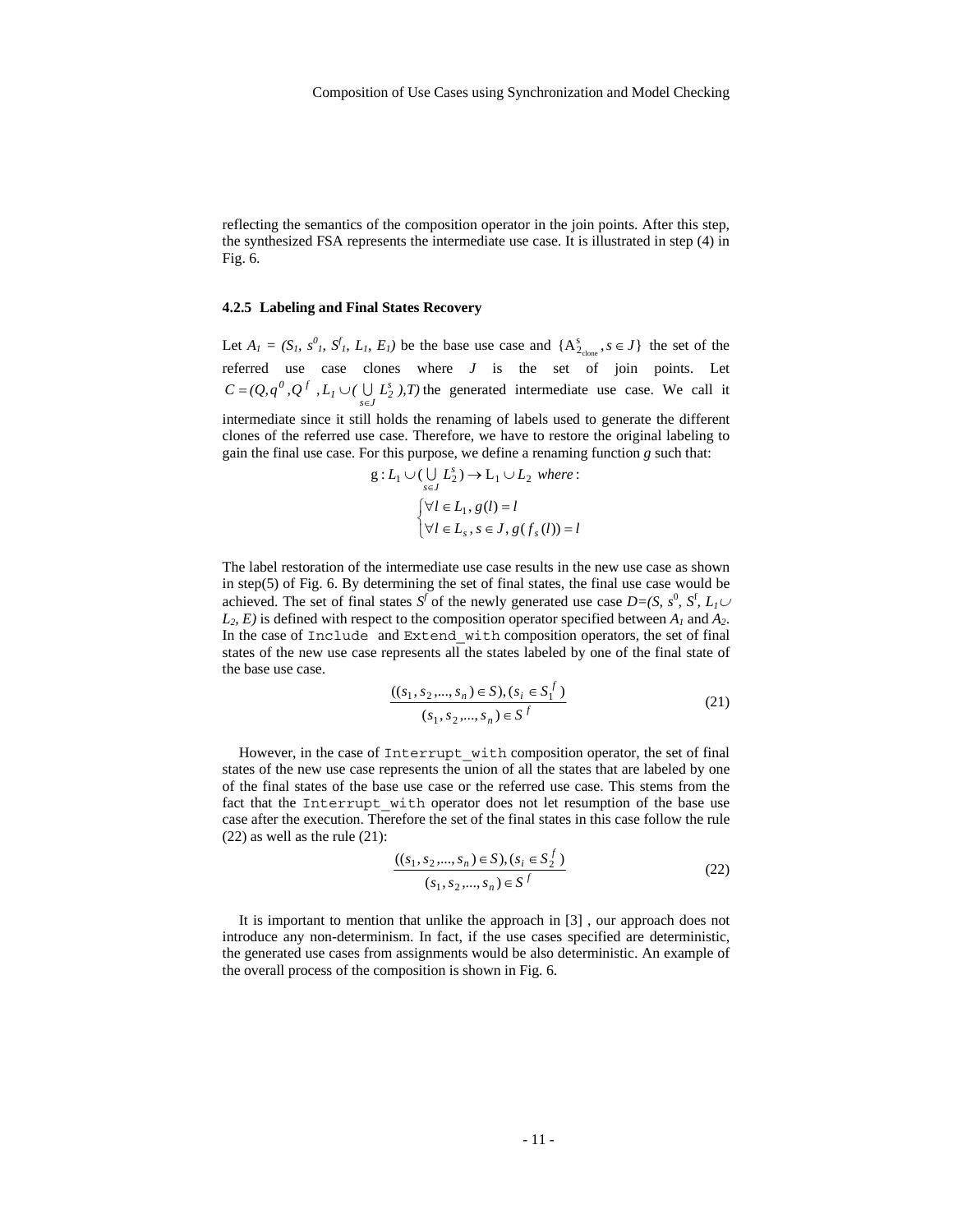

**Fig. 6: Example of Use Case Composition using Assignment Expression: (a) original specification: use case X and Y and the assignment Z (b) clones of the referred use case (c) builders of the use case X in state 1 and state 2 as well as the referred builders of the clones of Y (d) Synchronized product of base and referred builders (e) the intermediate use case (f) the generated use case Z** 

# **5 Application on Distributed use cases**

Distributed use cases are those where the communication between the different entities is described. In order to show the applicability of our approach on the distributed systems, we choose the specification of a distributed Invoice Ordering System.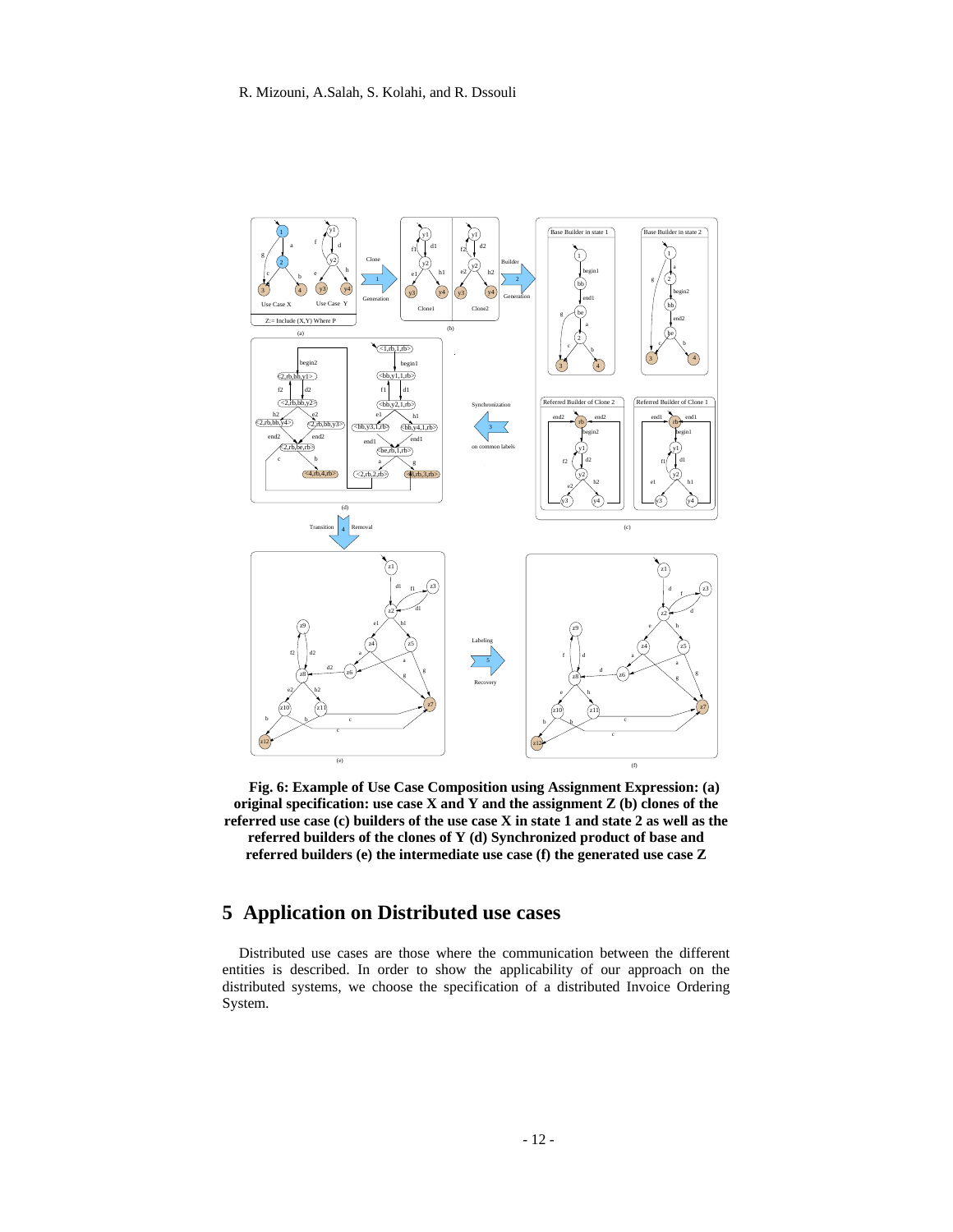

**Fig. 7: Invoice and Cancel order use cases** 

In order to let our use case model handle the description of distributed use cases, we represent the labeling of the FSA in the form of  $(O_1.O_2.m)$  where  $O_1$  and  $O_2$  are the communicating objects, and m is the message sent from the object  $O_1$  to the object  $O_2$ [4]. We present in Fig. 7 two use cases of the invoice ordering system specification. Three objects are communicating in the system: the customer (C), the system (S), and the resource manager (M). Let's build a new use case, *Ordering*, where it shows that the costumer is authorized to cancel its ordering if the order is not yet invoiced. The assignment is:

Ordering: = Interrupt\_with (Invoicing, Canceling) Where (**AG**(orderID)∧ **AG**((!invoiced)**U** (invoiced))

The CTL property states that the customer may cancel his order from the time of receiving the confirmation of his order ID (new or existing) and before invoicing his order. According to this assignment, the set of states that verify the property is {3,4,5,6,7}. The use case *Canceling order* will be composed with the Interrupt\_With semantics in those states. We note that after the composition of use cases, it is possible to decompose the obtained FSA to communicating FSAs per object. This could be done with the projection of the behavior on the objects, as presented in our previous work [4].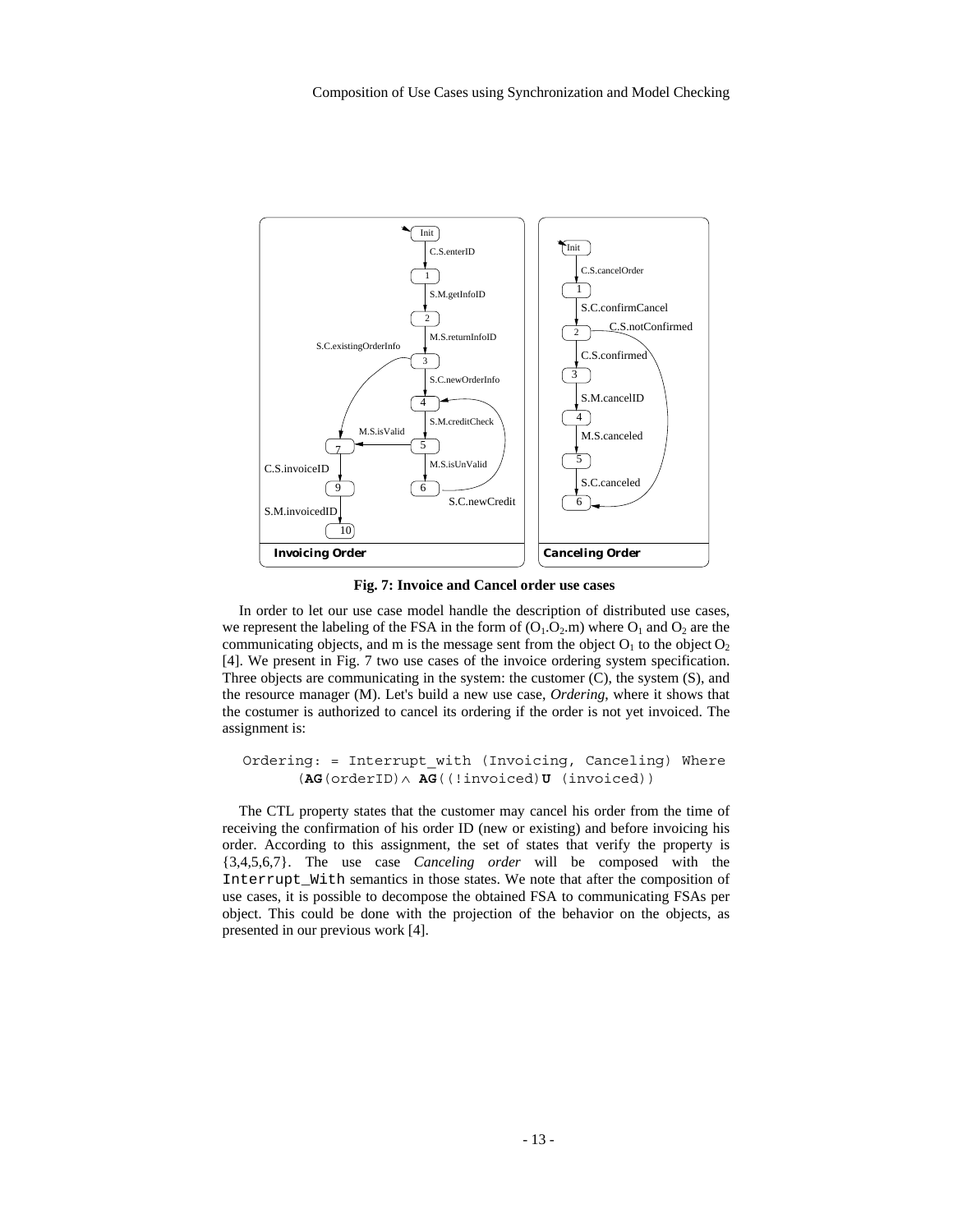## **6 Related Work and Discussions**

Many approaches have been developed to synthesize state-based models from a set of use cases [5-11]. State-based models are basically needed to verify and validate the user requirements in order to detect design problems as soon as possible. In this paper we tackled the issue of automatic generation of system automaton based on use case composition through assignment evaluation.

The emerged notations to specify use cases have different degrees of expressiveness and formality. Glinz [12] uses statecharts to model scenarios. The integration of scenarios is performed in a way to retrieve the relationship between scenarios by keeping their internal structure unchanged, and to detect inconsistencies. The approach proposed carries only the composition of disjoint scenarios with elementary constructors (sequential, alternative, iteration and concurrency constructor). As an extension of this work, Ryser [13] introduces a new kind of chart and notation to model dependencies among scenarios. The advantage of this approach is the fact of capturing clearly these inter-scenarios dependencies. Yet, this work is presenting a notation rather than a methodology that can clarify the dependencies between different scenarios. Bordeleau *et al.* [14] have proposed integration patterns for scenario dependencies. UCMs are used to detect dependencies between scenarios. A state-based specification per use case is generated for each component and integrated to reflect the scenarios dependencies. The whole process is done manually and relies on the creativity of the analyst to connect together the different statecharts in the right way. Araujo *et al.* [15] focuses on representing aspects during the use case modeling. They propose to differentiate between aspectual and non-aspectual scenarios. Similar to our approach, the integration is done on the state machine level. The relationships between use cases are defined through an interaction pattern and defined in term of roles. In our case, we propose composition operators to generate new use cases that integrate the behaviors of the original ones.

During the composition of use cases into transition-based system, the challenge is to identify states at the scenario level that serve as join points between use cases. There are two kinds of state characterization: trace-based [5-7, 16], and variable (or label) state-based characterization [8, 9, 17 ]. In this paper, we propose to detect these states using a model checking approach. The state where the composition has to be made verifies a certain property of the use case. This helps considerably the analyst since he has no more the arduous task to detect the right state.

Our approach differs substantially from the earlier presented work in some points. During the process of generating the specification, the analyst has the opportunity to define assignments in an incremental manner. Hence the order in which these assignments are specified has a direct impact on the resulting use cases. In fact, the states that will be generated from the model checking system will differ with different orders in presenting the assignments. Consequently, having different combinations of defining assignments and then choosing the proper order may ease the process of obtaining the expected behavior. In addition, we kept the model as rich as possible by having use cases described as FSAs without complicating the composition procedure. Having well-established synthesis rules for each composition operator and a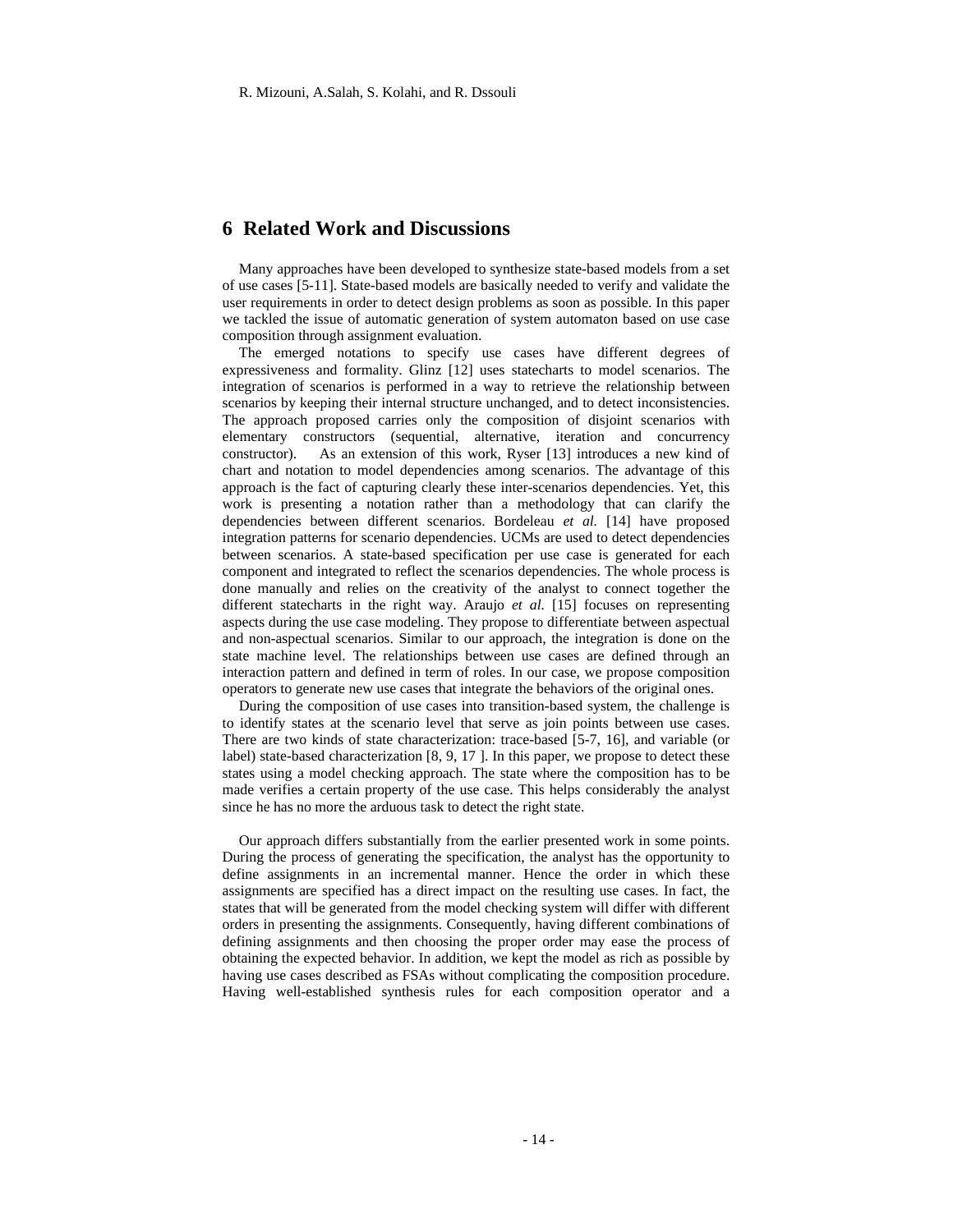composition based on the well known concept of synchronized product makes the composition automated, formal and straightforward.

## **7 Conclusion**

In this paper, we presented an approach for composing use cases based on the notion of assignments. Each assignment includes a base use case, a referred use case, a composition operator, and a CTL property which is used to identify the states on which the composition will be done, called joint points. The CTL property and the base use case are sent to a model checking tool in order to determine the joint points, where to perform the composition. The composition approach consists of three steps. First, clones of the referred use case are generated using a renaming function. Then, proper builders that reflect the semantics of the composition operator and the join pints are synthesized and their synchronized product on common labels is generated. Finally the obtained automaton is processed through a relabeling function in order to recover the original labeling. The obtained FSA represents the behavior of the base and the referred use cases, merged on the states which hold the specified property with respect to the semantics of the composition operator.

Our approach is fully automated because of the synthesis rules for constructing builders and the synchronization mechanism used for composition. It also has the advantage of providing a helpful support for the analyst, especially when join points are not clearly evident, which may be the case proceeding with the composition. In fact, the size of the use case automaton grows significantly after the composition, adding to the complexity of specifying join points manually. Furthermore, an optional validation by the analyst after the selection of the join points may be envisaged. The expansion and enrichment of the model as well as the composition approach is seen as a part of future work. A tool supporting and visualizing the composition approach is under construction.

## **References**

- [1] E. M. Clarke, J. O. Grumberg, and D. A. Peled, *Model Checking*: MIT Press, 1999.
- [2] J. E. Hopcroft, R. Motwani, and J. D. Ullman, *Introduction to Automata Theory, Languages, and Computation* second edition ed: Addison Wesley 2000.
- [3] R. Mizouni, A. Salah, R. Dssouli, and S. Kolahi, "Role of Variables and Interactions in Use Case Composition," presented at New Technologies for Distributed Systems (NOTERE'06), Toulouse, France, 2006.
- [4] A. Salah, R. Mizouni, R. Dssouli, and B. Parreaux, "Formal Composition of Distributed Scenario," presented at FORTE : International Conference on Formal Techniques for Networked and Distributed Systems, Spain, 2004.